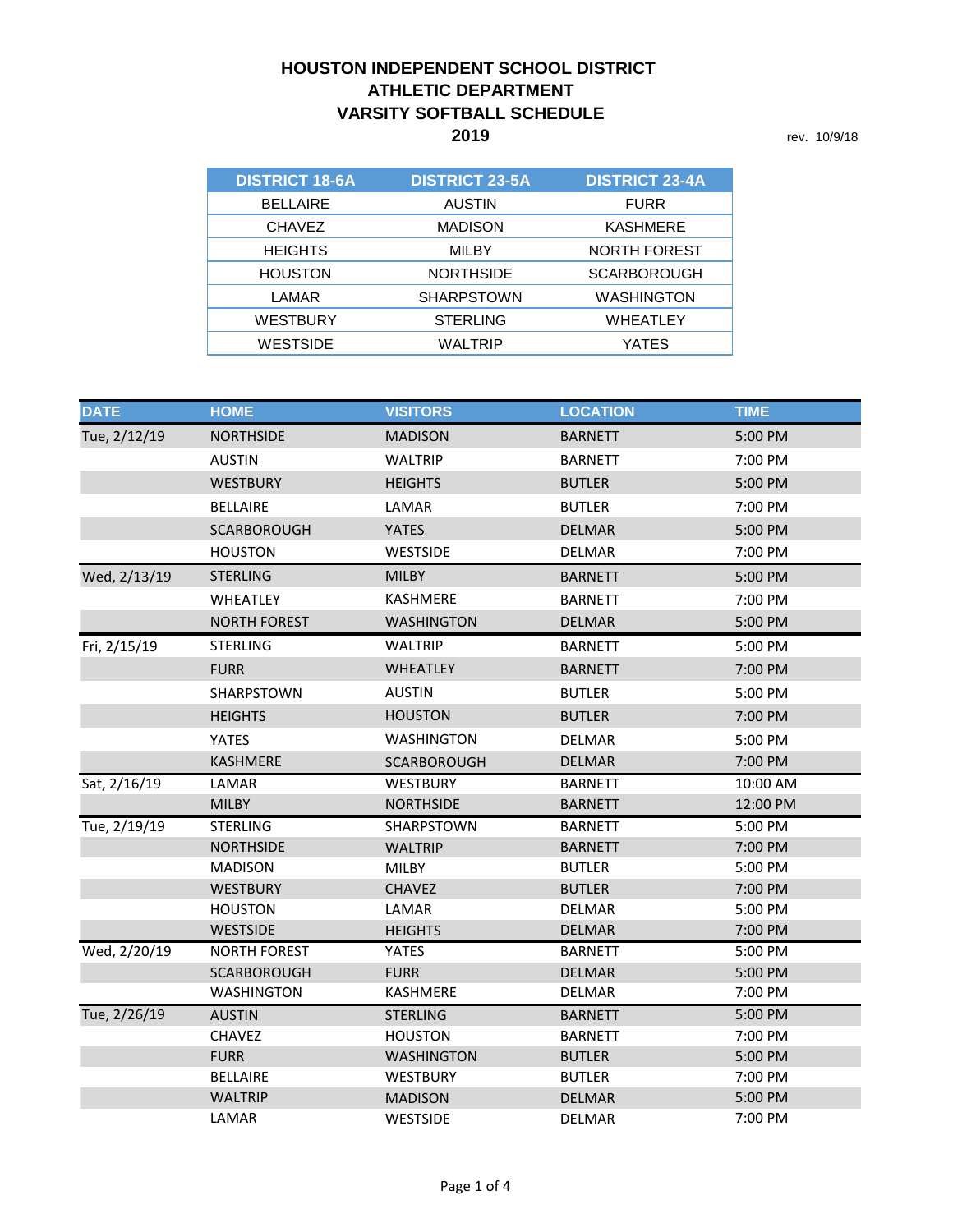| <b>DATE</b>  | <b>HOME</b>         | <b>VISITORS</b>                     | <b>LOCATION</b> | <b>TIME</b> |
|--------------|---------------------|-------------------------------------|-----------------|-------------|
| Wed, 2/27/19 | WHEATLEY            | SCARBOROUGH                         | <b>BARNETT</b>  | 5:00 PM     |
|              | KASHMERE            | <b>NORTH FOREST</b>                 | <b>BARNETT</b>  | 7:00 PM     |
|              | SHARPSTOWN          | <b>NORTHSIDE</b>                    | <b>BUTLER</b>   | 5:00 PM     |
| Tue, 3/5/19  | <b>NORTHSIDE</b>    | <b>AUSTIN</b>                       | <b>BARNETT</b>  | 5:00 PM     |
|              | <b>HOUSTON</b>      | <b>BELLAIRE</b>                     | <b>BARNETT</b>  | 7:00 PM     |
|              | <b>MADISON</b>      | SHARPSTOWN                          | <b>BUTLER</b>   | 5:00 PM     |
|              | <b>MILBY</b>        | <b>WALTRIP</b>                      | <b>BUTLER</b>   | 7:00 PM     |
|              | <b>WESTSIDE</b>     | <b>CHAVEZ</b>                       | <b>DELMAR</b>   | 5:00 PM     |
|              | <b>HEIGHTS</b>      | LAMAR                               | <b>DELMAR</b>   | 7:00 PM     |
| Wed, 3/6/19  | <b>YATES</b>        | <b>KASHMERE</b>                     | <b>BARNETT</b>  | 5:00 PM     |
|              | <b>WASHINGTON</b>   | <b>WHEATLEY</b>                     | <b>DELMAR</b>   | 5:00 PM     |
|              | <b>NORTH FOREST</b> | <b>FURR</b>                         | <b>DELMAR</b>   | 7:00 PM     |
| Fri, 3/8/19  | <b>CHAVEZ</b>       | <b>HEIGHTS</b>                      | <b>BARNETT</b>  | 5:00 PM     |
|              | <b>FURR</b>         | <b>YATES</b>                        | <b>BARNETT</b>  | 7:00 PM     |
|              | <b>BELLAIRE</b>     | <b>WESTSIDE</b>                     | <b>BUTLER</b>   | 5:00 PM     |
|              | <b>WESTBURY</b>     | <b>HOUSTON</b>                      | <b>BUTLER</b>   | 7:00 PM     |
|              | <b>WHEATLEY</b>     | <b>NORTH FOREST</b>                 | <b>DELMAR</b>   | 5:00 PM     |
|              | <b>SCARBOROUGH</b>  | <b>WASHINGTON</b>                   | <b>DELMAR</b>   | 7:00 PM     |
| Sat, 3/9/19  | <b>AUSTIN</b>       | <b>MADISON</b>                      | <b>BARNETT</b>  | 10:00 AM    |
|              | <b>CHAVEZ</b>       | <b>BELLAIRE</b>                     | <b>BARNETT</b>  | 12:00 PM    |
|              | SHARPSTOWN          | MILBY                               | <b>BUTLER</b>   | 10:00 AM    |
|              | <b>STERLING</b>     | <b>NORTHSIDE</b>                    | <b>BUTLER</b>   | 12:00 PM    |
| Tue, 3/19/19 | <b>MADISON</b>      | <b>STERLING</b>                     | <b>BARNETT</b>  | 5:00 PM     |
|              | <b>MILBY</b>        | <b>AUSTIN</b>                       | <b>BARNETT</b>  | 7:00PM      |
|              | WESTSIDE            | <b>WESTBURY</b>                     | <b>BUTLER</b>   | 5:00 PM     |
|              | <b>BELLAIRE</b>     | <b>HEIGHTS</b>                      | <b>BUTLER</b>   | 7:00 PM     |
|              | <b>WALTRIP</b>      | SHARPSTOWN                          | <b>DELMAR</b>   | 5:00PM      |
|              | LAMAR               | <b>CHAVEZ</b>                       | <b>DELMAR</b>   | 7:00 PM     |
| Wed, 3/20/19 | <b>YATES</b>        | <b>WHEATLEY</b>                     | <b>BARNETT</b>  | 5:00 PM     |
|              | KASHMERE            | <b>FURR</b>                         | <b>DELMAR</b>   | 5:00 PM     |
|              | <b>NORTH FOREST</b> | SCARBOROUGH                         | <b>DELMAR</b>   | 7:00 PM     |
|              |                     | END OF THE FIRST HALF OF THE SEASON |                 |             |
| Fri, 3/22/19 | <b>MILBY</b>        | <b>STERLING</b>                     | <b>BARNETT</b>  | 5:00PM      |
|              | <b>WALTRIP</b>      | <b>AUSTIN</b>                       | <b>BARNETT</b>  | 7:00 PM     |
|              | <b>MADISON</b>      | NORTHSIDE                           | <b>BUTLER</b>   | 5:00 PM     |
|              | <b>HEIGHTS</b>      | <b>WESTBURY</b>                     | <b>BUTLER</b>   | 7:00 PM     |
|              | <b>WESTSIDE</b>     | <b>HOUSTON</b>                      | <b>DELMAR</b>   | 5:00 PM     |
|              | LAMAR               | <b>BELLAIRE</b>                     | <b>DELMAR</b>   | 7:00 PM     |
| Sat, 3/23/19 | <b>WASHINGTON</b>   | <b>NORTH FOREST</b>                 | <b>BUTLER</b>   | 10:00 AM    |
|              | <b>KASHMERE</b>     | <b>WHEATLEY</b>                     | <b>BUTLER</b>   | 12:00 PM    |
|              | YATES               | SCARBOROUGH                         | <b>BUTLER</b>   | 2:00 PM     |
| Tue, 3/26/19 | <b>AUSTIN</b>       | SHARPSTOWN                          | <b>BARNETT</b>  | 5:00 PM     |
|              | <b>NORTHSIDE</b>    | MILBY                               | <b>BARNETT</b>  | 7:00 PM     |
|              | <b>WESTBURY</b>     | LAMAR                               | <b>BUTLER</b>   | 5:00 PM     |
|              | <b>BELLAIRE</b>     | <b>CHAVEZ</b>                       | <b>BUTLER</b>   | 7:00 PM     |
|              | <b>HOUSTON</b>      | <b>HEIGHTS</b>                      | <b>DELMAR</b>   | 5:00 PM     |
|              | <b>WALTRIP</b>      | <b>STERLING</b>                     | <b>DELMAR</b>   | 7:00 PM     |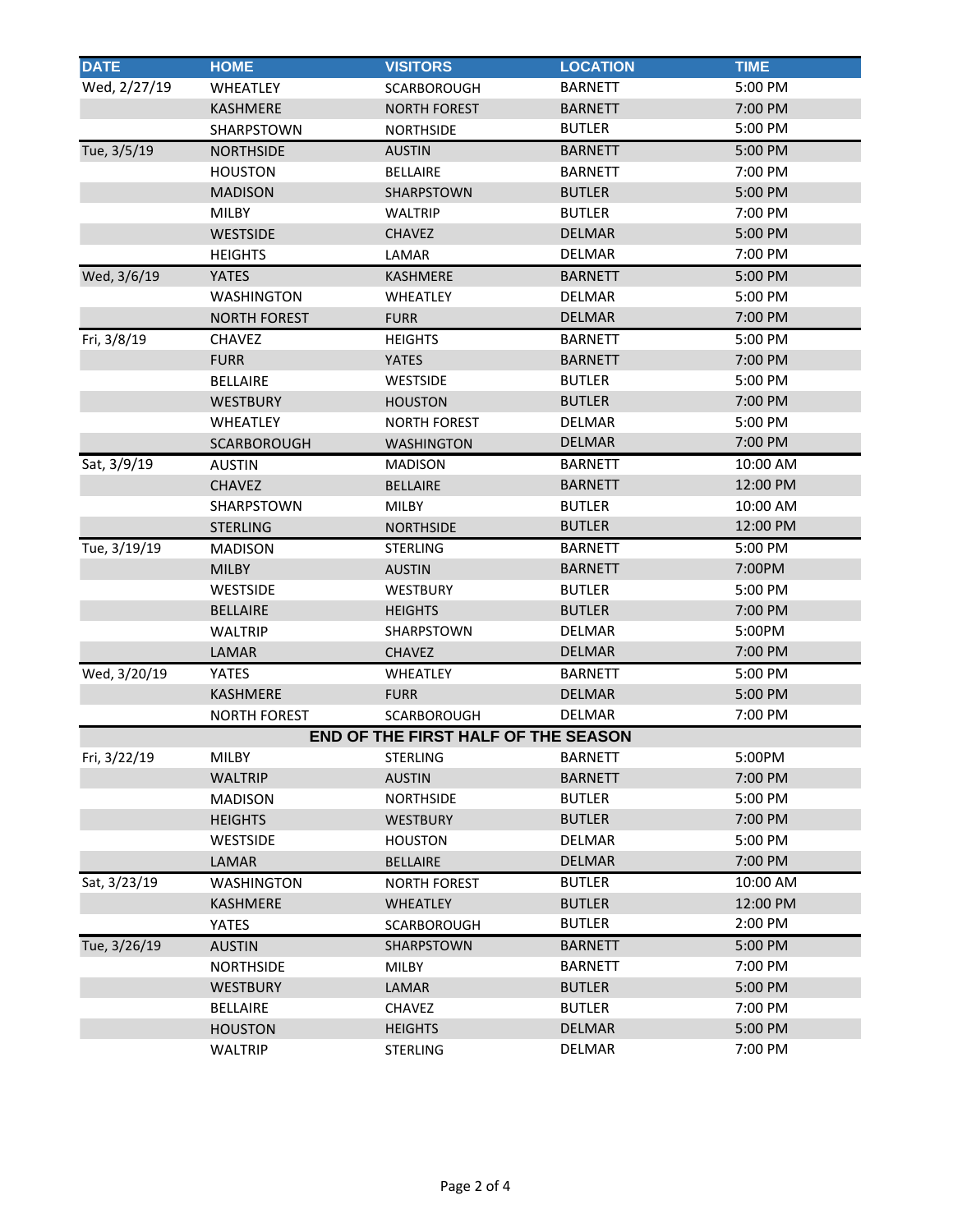| <b>DATE</b>  | <b>HOME</b>         | <b>VISITORS</b>     | <b>LOCATION</b> | <b>TIME</b> |
|--------------|---------------------|---------------------|-----------------|-------------|
| Wed, 3/27/19 | WHEATLEY            | <b>FURR</b>         | <b>BARNETT</b>  | 5:00 PM     |
|              | <b>WASHINGTON</b>   | YATE                | <b>DELMAR</b>   | 5:00 PM     |
|              | <b>SCARBOROUGH</b>  | <b>KASHMERE</b>     | <b>DELMAR</b>   | 7:00 PM     |
| Fri, 3/29/19 | <b>YATES</b>        | <b>NORTH FOREST</b> | <b>BARNETT</b>  | 5:00 PM     |
|              | <b>FURR</b>         | <b>SCARBOROUGH</b>  | <b>BARNETT</b>  | 7:00 PM     |
|              | <b>MILBY</b>        | <b>MADISON</b>      | <b>BUTLER</b>   | 5:00 PM     |
|              | SHARPSTOWN          | <b>STERLING</b>     | <b>BUTLER</b>   | 7:00 PM     |
|              | <b>WALTRIP</b>      | <b>NORTHSIDE</b>    | <b>DELMAR</b>   | 5:00 PM     |
|              | <b>KASHMERE</b>     | <b>WASHINGTON</b>   | <b>DELMAR</b>   | 7:00 PM     |
| Sat, 3/30/19 | <b>CHAVEZ</b>       | <b>WESTBURY</b>     | <b>DELMAR</b>   | 10:00 AM    |
|              | LAMAR               | <b>HOUSTON</b>      | <b>DELMAR</b>   | 12:00 PM    |
|              | <b>HEIGHTS</b>      | <b>WESTSIDE</b>     | <b>DELMAR</b>   | 2:00 PM     |
| Tue, 4/2/19  | <b>STERLING</b>     | <b>AUSTIN</b>       | <b>BARNETT</b>  | 5:00 PM     |
|              | <b>NORTHSIDE</b>    | <b>SHARPSTOWN</b>   | <b>BARNETT</b>  | 7:00 PM     |
|              | <b>WESTBURY</b>     | <b>BELLAIRE</b>     | <b>BUTLER</b>   | 5:00 PM     |
|              | <b>MADISON</b>      | WALTRIP             | <b>BUTLER</b>   | 7:00 PM     |
|              | <b>HOUSTON</b>      | <b>CHAVEZ</b>       | <b>DELMAR</b>   | 5:00 PM     |
|              | <b>WESTSIDE</b>     | LAMAR               | <b>DELMAR</b>   | 7:00 PM     |
| Wed, 4/3/19  | <b>NORTH FOREST</b> | <b>KASHMERE</b>     | <b>BARNETT</b>  | 5:00 PM     |
|              | <b>SCARBOROUGH</b>  | <b>WHEATLEY</b>     | <b>DELMAR</b>   | 5:00 PM     |
|              | <b>WASHINGTON</b>   | <b>FURR</b>         | <b>DELMAR</b>   | 7:00 PM     |
| Fri, 4/5/19  | <b>FURR</b>         | <b>NORTH FOREST</b> | <b>BARNETT</b>  | 5:00 PM     |
|              | <b>CHAVEZ</b>       | WESTSIDE            | <b>BARNETT</b>  | 7:00 PM     |
|              | <b>BELLAIRE</b>     | <b>HOUSTON</b>      | <b>BUTLER</b>   | 5:00 PM     |
|              | WHEATLEY            | <b>WASHINGTON</b>   | <b>BUTLER</b>   | 7:00 PM     |
|              | <b>KASHMERE</b>     | YATES               | <b>DELMAR</b>   | 5:00 PM     |
|              | LAMAR               | <b>HEIGHTS</b>      | <b>DELMAR</b>   | 7:00 PM     |
| Sat, 4/6/19  | <b>WALTRIP</b>      | MILBY               | <b>BUTLER</b>   | 10:00 AM    |
|              | <b>AUSTIN</b>       | <b>NORTHSIDE</b>    | <b>BUTLER</b>   | 12:00 PM    |
|              | SHARPSTOWN          | <b>MADISON</b>      | <b>BUTLER</b>   | 2:00 PM     |
| Fri, 4/12/19 | <b>NORTHSIDE</b>    | STERLING            | <b>BARNETT</b>  | 5:00 PM     |
|              | <b>MILBY</b>        | <b>SHARPSTOWN</b>   | <b>BARNETT</b>  | 7:00 PM     |
|              | <b>MADISON</b>      | <b>AUSTIN</b>       | <b>BUTLER</b>   | 5:00 PM     |
|              | <b>HOUSTON</b>      | <b>WESTBURY</b>     | <b>BUTLER</b>   | 7:00 PM     |
|              | <b>HEIGHTS</b>      | <b>CHAVEZ</b>       | <b>DELMAR</b>   | 5:00 PM     |
|              | <b>WESTSIDE</b>     | <b>BELLAIRE</b>     | <b>DELMAR</b>   | 7:00 PM     |
| Sat, 4/13/19 | <b>WASHINGTON</b>   | <b>SCARBOROUGH</b>  | <b>DELMAR</b>   | 10:00 AM    |
|              | <b>NORTH FOREST</b> | <b>WHEATLEY</b>     | <b>DELMAR</b>   | 12:00 PM    |
|              | <b>YATES</b>        | <b>FURR</b>         | <b>BARNETT</b>  | 10:00 AM    |
| Tue, 4/16/19 | <b>AUSTIN</b>       | <b>MILBY</b>        | <b>BARNETT</b>  | 5:00 PM     |
|              | <b>CHAVEZ</b>       | LAMAR               | <b>BARNETT</b>  | 7:00 PM     |
|              | <b>WESTBURY</b>     | <b>WESTSIDE</b>     | <b>BUTLER</b>   | 5:00 PM     |
|              | SHARPSTOWN          | WALTRIP             | <b>BUTLER</b>   | 7:00 PM     |
|              | <b>STERLING</b>     | <b>MADISON</b>      | <b>DELMAR</b>   | 5:00 PM     |
|              | <b>HEIGHTS</b>      | BELLAIRE            | <b>DELMAR</b>   | 7:00 PM     |
| Wed, 4/17/19 | <b>FURR</b>         | KASHMERE            | <b>BARNETT</b>  | 5:00 PM     |
|              | WHEATLEY            | YATES               | <b>BARNETT</b>  | 7:00 PM     |
|              | <b>SCARBOROUGH</b>  | <b>NORTH FOREST</b> | <b>DELMAR</b>   | 5:00 PM     |